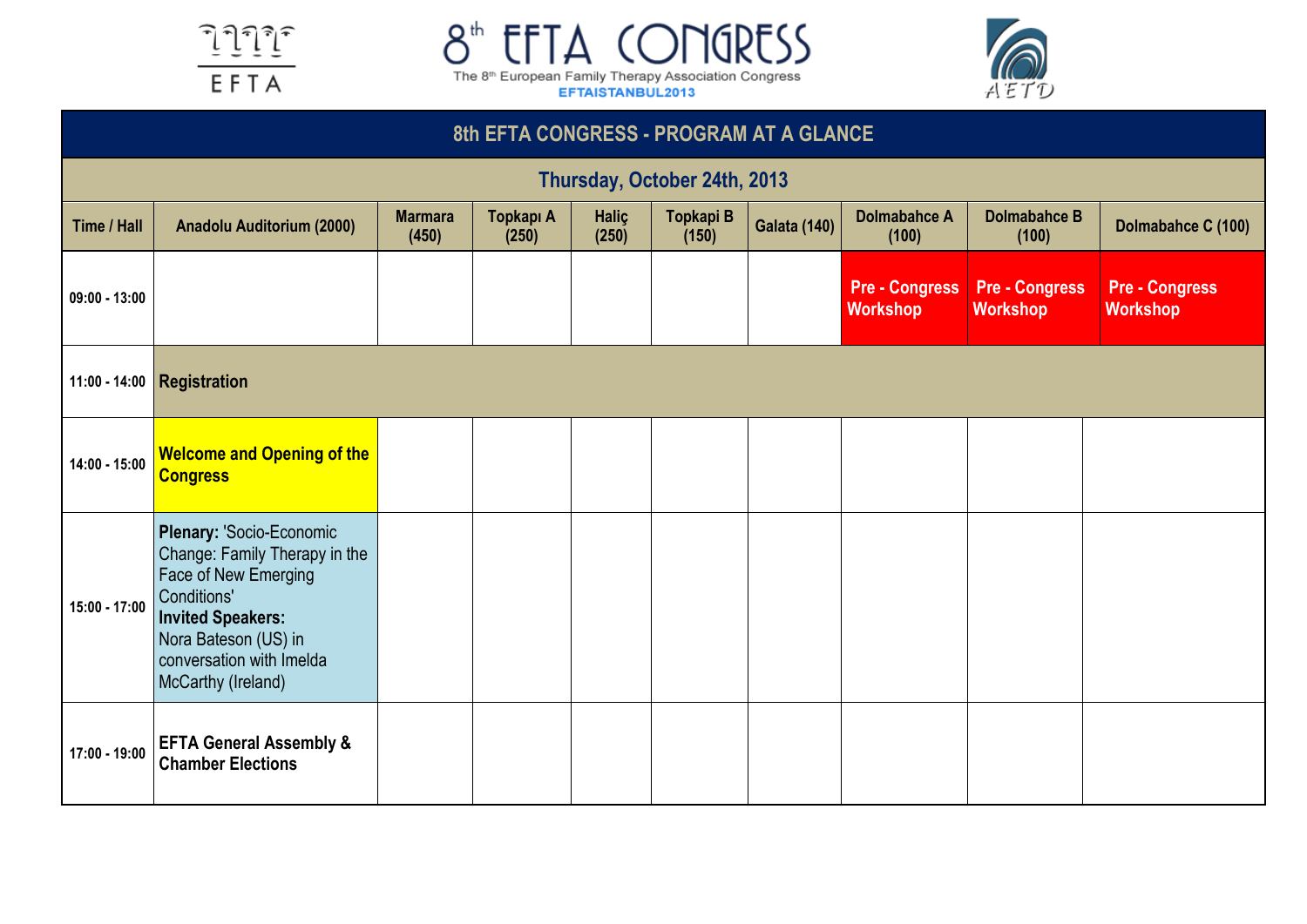



|                 |                                                                                                                                                                                                                                                                                                                                                                                                                                                              |                          |                                                                                   |                                                                                                                                                                                                                       | <b>Friday October 25th, 2013</b>                           |                                                                                                                                                                                                                                                                       |                                                            |                                                  |                          |                                                  |                                                  |                                                     |
|-----------------|--------------------------------------------------------------------------------------------------------------------------------------------------------------------------------------------------------------------------------------------------------------------------------------------------------------------------------------------------------------------------------------------------------------------------------------------------------------|--------------------------|-----------------------------------------------------------------------------------|-----------------------------------------------------------------------------------------------------------------------------------------------------------------------------------------------------------------------|------------------------------------------------------------|-----------------------------------------------------------------------------------------------------------------------------------------------------------------------------------------------------------------------------------------------------------------------|------------------------------------------------------------|--------------------------------------------------|--------------------------|--------------------------------------------------|--------------------------------------------------|-----------------------------------------------------|
| Time / Hall     | Anadolu Auditorium (2000)                                                                                                                                                                                                                                                                                                                                                                                                                                    |                          | Marmara (450)                                                                     | <b>Topkapi</b><br>A (250)                                                                                                                                                                                             | Halic<br>(250)                                             | Topkapı<br>B (150)                                                                                                                                                                                                                                                    |                                                            | <b>Galata (140)</b>                              | <b>Dolmabahce</b><br>Δ   | <b>Dolmabahce</b><br>B                           | <b>Dolmabahce</b><br>C.                          |                                                     |
| $09:00 - 11:00$ | <b>Plenary Session:</b><br>'Re - Connecting Couples and Couple Therapy'<br><b>Invited Speakers:</b><br>Susan Johnson (Canada), Mony Elkaim (Belgium)<br>Chair-Discussant: Kyriaki Polychroni (Greece)                                                                                                                                                                                                                                                        |                          |                                                                                   |                                                                                                                                                                                                                       |                                                            |                                                                                                                                                                                                                                                                       |                                                            |                                                  |                          |                                                  |                                                  |                                                     |
| 11:00 - 11:30   | <b>Coffee Break</b>                                                                                                                                                                                                                                                                                                                                                                                                                                          |                          |                                                                                   |                                                                                                                                                                                                                       |                                                            |                                                                                                                                                                                                                                                                       |                                                            |                                                  |                          |                                                  |                                                  |                                                     |
| Time / Hall     | Anadolu Auditorium (2000)                                                                                                                                                                                                                                                                                                                                                                                                                                    |                          | Marmara (450)                                                                     |                                                                                                                                                                                                                       | Topkapı A (250)                                            |                                                                                                                                                                                                                                                                       | <b>Halic (250)</b>                                         | <b>Topkapi</b><br>B (150)                        | Galata<br>(140)          | <b>Dolmabahce</b><br>A (100)                     | <b>Dolmabahce</b><br>B (100)                     | <b>Dolmabahce</b><br>C(100)                         |
| 11:30 - 13:30   | Sub - Plenary:<br>Sub - Plenary:<br>'Children, Adolescents and<br>'Medicine and Family Therapy'<br>Family Therapy'<br><b>Invited Speakers:</b><br><b>Invited Speakers:</b><br>Jaakko Seikkula (Finland)<br>Peter Rober (Belgium)<br><b>Jacques Miermont (France)</b><br>Petros Polychronis (Greece)<br>Juan Luis Linares (Spain)<br>Eia Asen (UK)<br><b>Chair-Discussant:</b><br><b>Chair-Discussant:</b><br>Maria Borcsa (Germany)<br>Yankı Yazgan (Turkey) |                          | (Turkey)                                                                          | Sub - Plenary:<br>'Family Therapy in<br>Today's Public Sector'<br><b>Invited Speakers:</b><br>Froso Moureli (Greece)<br>Jim Wilson (UK)<br><b>Mehmet Sungur</b><br><b>Chair-Discussant:</b><br>Monica Whyte (Ireland) |                                                            | Symposium:<br>'Efficacy of Short-term<br>Manualized Therapy'<br><b>Convener-Chair-Discussant:</b><br>Mauro Mariotti (Italy)<br><b>Speakers:</b><br>Elizabeth Fivaz Depeursinge<br>(Switzerland)<br>Silvia Mazzoni (Italy)<br>George Saba (USA)<br>Peter Stratton (UK) |                                                            | Symposium                                        | Symposium<br>or Workshop | Symposium<br>or Workshop                         | Symposium<br>or Workshop                         |                                                     |
| 13:30 - 15:00   |                                                                                                                                                                                                                                                                                                                                                                                                                                                              |                          |                                                                                   |                                                                                                                                                                                                                       |                                                            |                                                                                                                                                                                                                                                                       | <b>Break / Free Time</b>                                   |                                                  |                          |                                                  |                                                  |                                                     |
| Time / Hall     | <b>Anadolu Auditorium</b><br>(2000)                                                                                                                                                                                                                                                                                                                                                                                                                          | Marmara (450)            |                                                                                   | Topkapi A (250)<br><b>Halic (250)</b>                                                                                                                                                                                 |                                                            | Topkapi B (150)                                                                                                                                                                                                                                                       |                                                            | <b>Galata (140)</b>                              |                          | Dolmabahce A (100)                               | Dolmabahce B (100)                               | Dolmabahce C (100)                                  |
| $15:00 - 16:30$ | Symposium<br><b>EFTA-CIM</b>                                                                                                                                                                                                                                                                                                                                                                                                                                 | Symposium<br>or Workshop | Systemically with<br>Couples: a novel<br>Speakers:<br>Nick Child (UK)<br>(Greece) | <b>Symposium: 'Working</b><br>challenge for the Family<br>Therapist' Convener-<br><b>Chair-Discussant: TBD</b><br>Kyriaki Polychroni<br>Annette Kreuz (Spain)                                                         | <b>Workshop or</b><br><b>Brief</b><br><b>Communication</b> |                                                                                                                                                                                                                                                                       | <b>Workshop or</b><br><b>Brief</b><br><b>Communication</b> | <b>Workshop or</b><br><b>Brief Communication</b> |                          | <b>Workshop or</b><br><b>Brief Communication</b> | <b>Workshop or</b><br><b>Brief Communication</b> | <b>Workshop</b><br>or<br><b>Brief Communication</b> |
| 16:30 - 17:00   |                                                                                                                                                                                                                                                                                                                                                                                                                                                              |                          |                                                                                   |                                                                                                                                                                                                                       |                                                            |                                                                                                                                                                                                                                                                       | <b>Coffee Break</b>                                        |                                                  |                          |                                                  |                                                  |                                                     |
| Time / Hall     | Anadolu Auditorium (2000)                                                                                                                                                                                                                                                                                                                                                                                                                                    |                          | Marmara (450)                                                                     |                                                                                                                                                                                                                       | Topkapı A (250)                                            | <b>Haliç (250)</b>                                                                                                                                                                                                                                                    | Topkapi B<br>(150)                                         | <b>Galata (140)</b>                              |                          | Dolmabahce A (100)                               | Dolmabahce B<br>(100)                            | Dolmabahce C (100)                                  |
| 17:00 - 18:30   | Interest /<br><b>Task Groups</b>                                                                                                                                                                                                                                                                                                                                                                                                                             |                          | <b>Interest / Task</b><br><b>Groups</b>                                           | <b>Interest / Task</b>                                                                                                                                                                                                | <b>Groups</b>                                              | <b>Interest / Task</b><br><b>Groups</b>                                                                                                                                                                                                                               | <b>Interest / Task</b><br><b>Groups</b>                    | <b>Interest / Task</b><br><b>Groups</b>          |                          | <b>Interest / Task</b><br><b>Groups</b>          | <b>Interest / Task</b><br><b>Groups</b>          | <b>Interest / Task</b><br><b>Groups</b>             |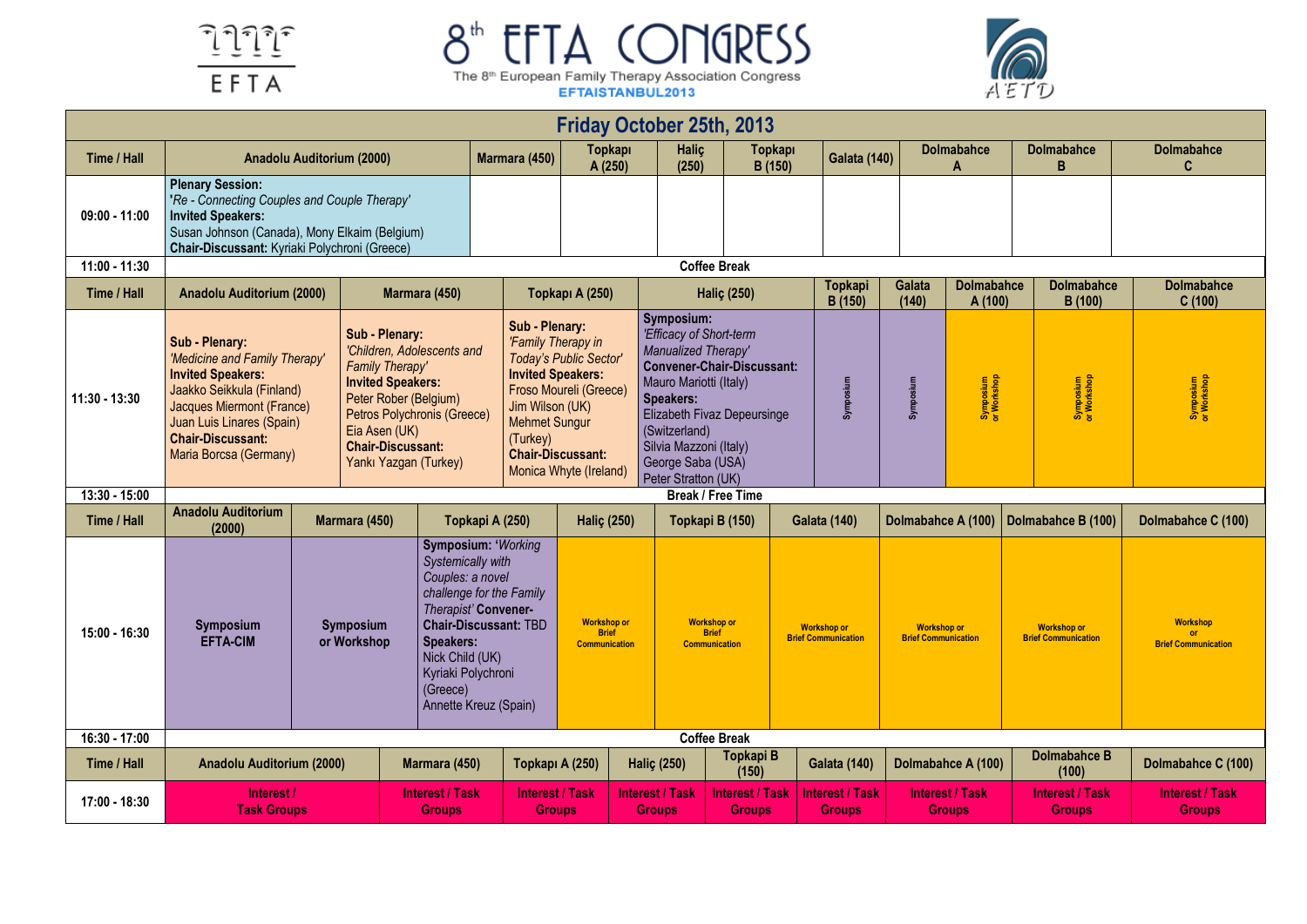



|                 |                                                                                                                                                                                                                                           |                                                                                                                                                                                                                                                                                                                                                                          |                                                                                                                                                                                                                                                                                                                                           |                                                                                                                                                                                        |                                                                                                                                                                                                                                                                               | Saturday, October 26th, 2013                                |                                                   |                                                                                                                                                                                                                                                                                                                                   |                                                   |                 |                                                   |                                                   |                                                   |
|-----------------|-------------------------------------------------------------------------------------------------------------------------------------------------------------------------------------------------------------------------------------------|--------------------------------------------------------------------------------------------------------------------------------------------------------------------------------------------------------------------------------------------------------------------------------------------------------------------------------------------------------------------------|-------------------------------------------------------------------------------------------------------------------------------------------------------------------------------------------------------------------------------------------------------------------------------------------------------------------------------------------|----------------------------------------------------------------------------------------------------------------------------------------------------------------------------------------|-------------------------------------------------------------------------------------------------------------------------------------------------------------------------------------------------------------------------------------------------------------------------------|-------------------------------------------------------------|---------------------------------------------------|-----------------------------------------------------------------------------------------------------------------------------------------------------------------------------------------------------------------------------------------------------------------------------------------------------------------------------------|---------------------------------------------------|-----------------|---------------------------------------------------|---------------------------------------------------|---------------------------------------------------|
| <b>Time</b>     |                                                                                                                                                                                                                                           | Anadolu Auditorium (2000)                                                                                                                                                                                                                                                                                                                                                |                                                                                                                                                                                                                                                                                                                                           |                                                                                                                                                                                        | Marmara (450)                                                                                                                                                                                                                                                                 | Topkapı A<br>(250)                                          | Halic<br>(250)                                    | Topkapi B (150)                                                                                                                                                                                                                                                                                                                   | Galata<br>(140)                                   |                 | Dolmabahce A (100)                                | <b>Dolmabahce B</b><br>(100)                      | <b>Dolmabahce C</b><br>(100)                      |
| $09:00 - 11:00$ | <b>Plenary Session:</b><br>'Mirror Neurons and the Present Moment: Does "Neuro-Family<br>Therapy" Exist?'<br><b>Invited Speakers:</b><br>Elisabeth Fivaz (Switzerland), Vittorio Gallese (Italy)<br>Chair-Discussant: Luigi Onnis (Italy) |                                                                                                                                                                                                                                                                                                                                                                          |                                                                                                                                                                                                                                                                                                                                           |                                                                                                                                                                                        |                                                                                                                                                                                                                                                                               |                                                             |                                                   |                                                                                                                                                                                                                                                                                                                                   |                                                   |                 |                                                   |                                                   |                                                   |
| 11:00 - 11:30   |                                                                                                                                                                                                                                           |                                                                                                                                                                                                                                                                                                                                                                          |                                                                                                                                                                                                                                                                                                                                           |                                                                                                                                                                                        |                                                                                                                                                                                                                                                                               |                                                             | <b>Coffee Break</b>                               |                                                                                                                                                                                                                                                                                                                                   |                                                   |                 |                                                   |                                                   |                                                   |
| <b>Time</b>     | <b>Anadolu Auditorium</b><br>(2000)                                                                                                                                                                                                       |                                                                                                                                                                                                                                                                                                                                                                          | Marmara (450)                                                                                                                                                                                                                                                                                                                             | Topkapi A (250)                                                                                                                                                                        |                                                                                                                                                                                                                                                                               | <b>Haliç (250)</b>                                          |                                                   | Topkapi B (150)                                                                                                                                                                                                                                                                                                                   |                                                   | Galata<br>(140) | Dolmabahce A<br>(100)                             | Dolmabahce B<br>(100)                             | <b>Dolmabahce</b><br>C(100)                       |
| 11:30 - 13:30   | Sub - Plenary:<br><b>Invited Speakers:</b><br>(Greece)<br>(Belgium)<br><b>Chair-Discussant:</b><br>(Serbia)                                                                                                                               | 'Systemic Interventions<br>Sub - Plenary:<br>with Broader Systems'<br>'Sexuality and Intimacy'<br><b>Invited Speakers:</b><br>Fritz Simon (Germany)<br>Esther Perel (US)<br>Mina Polemi-Todoulou<br>Salvatore D'Amore<br>(Belgium)<br>Jacques Pluymaekers<br>Trish Murphy (Ireland)<br><b>Chair-Discussant:</b><br>Rodolfo de Bernart (Italy)<br>Nevena Calovska-Hertzog |                                                                                                                                                                                                                                                                                                                                           | Sub - Plenary:<br>Therapy'<br><b>Invited Speakers:</b><br><b>Henk Rigter</b><br>(Netherlands)<br>Maurizio Colletti (Italy)<br>Giorgos Bardanis<br>(Greece)<br><b>Chair-Discussant:</b> | Symposium: 'Strengthening<br>'Addictions and Family<br>Couple Relationships in<br>times of Crisis'<br>Convener-Chair-<br><b>Discussant:: Mark Rivett</b><br>(UK)<br>Speakers:<br>Janet Reibstein (UK)<br>Arlene Vetere (UK)<br>Frank Burbachuk (UK)<br>Kültegin Ögel (Turkey) |                                                             |                                                   | Symposium (in French):<br>'L'enfant face au conflit<br>parental' - 'Children in the<br>Face of Families in Conflict'<br>Convener-Chair-<br>Discussant:<br>Yveline Rey (France)<br><b>Speakers:</b><br>Jean-Paul Mugnier (France)<br>Elena Camisaca (Italy)<br>Anna Magetti (Switzerland)<br>Marianne Janas (France)<br>*in French |                                                   | Symposium       | Symposium or Workshop                             | Symposium or Workshop                             | Symposium or Workshop                             |
| 13:30 - 15:00   |                                                                                                                                                                                                                                           |                                                                                                                                                                                                                                                                                                                                                                          |                                                                                                                                                                                                                                                                                                                                           |                                                                                                                                                                                        |                                                                                                                                                                                                                                                                               |                                                             | <b>Break / Free Time</b>                          |                                                                                                                                                                                                                                                                                                                                   |                                                   |                 |                                                   |                                                   |                                                   |
| Time            | <b>Anadolu Auditorium</b><br>(2000)                                                                                                                                                                                                       | Marmara (450)                                                                                                                                                                                                                                                                                                                                                            |                                                                                                                                                                                                                                                                                                                                           | Topkapi A (250)                                                                                                                                                                        |                                                                                                                                                                                                                                                                               | <b>Halic (250)</b>                                          | Topkapi B (150)                                   |                                                                                                                                                                                                                                                                                                                                   | <b>Galata (140)</b>                               |                 | Dolmabahce A<br>(100)                             | <b>Dolmabahce B</b><br>(100)                      | Dolmabahce C<br>(100)                             |
| $15:00 - 16:30$ | <b>Sub-Plenary or</b><br><b>Symposium</b>                                                                                                                                                                                                 | <b>Symposium</b><br><b>EFTA-NFTO</b>                                                                                                                                                                                                                                                                                                                                     | <b>Symposium: 'Marginalization and Violence:</b><br>Approach of Family Therapists in South<br>America ("RELATES")'<br><b>Convener-Chair-Discussant:</b><br>Juan Luis Linares (Spain)<br>Speakers: Marcelo Ceberio (Argentina)<br>Lia Mastropaolo (Italy), Raul Medina (Mexico)<br>Roberto Pereira (Spain), Ana Paula Relvas<br>(Portugal) |                                                                                                                                                                                        |                                                                                                                                                                                                                                                                               | <b>Workshop or</b><br><b>Brief</b><br><b>Communications</b> | <b>Workshop or Brief</b><br><b>Communications</b> |                                                                                                                                                                                                                                                                                                                                   | <b>Workshop or Brief</b><br><b>Communications</b> |                 | <b>Workshop or</b><br><b>Brief Communications</b> | <b>Workshop or</b><br><b>Brief Communications</b> | <b>Workshop or</b><br><b>Brief Communications</b> |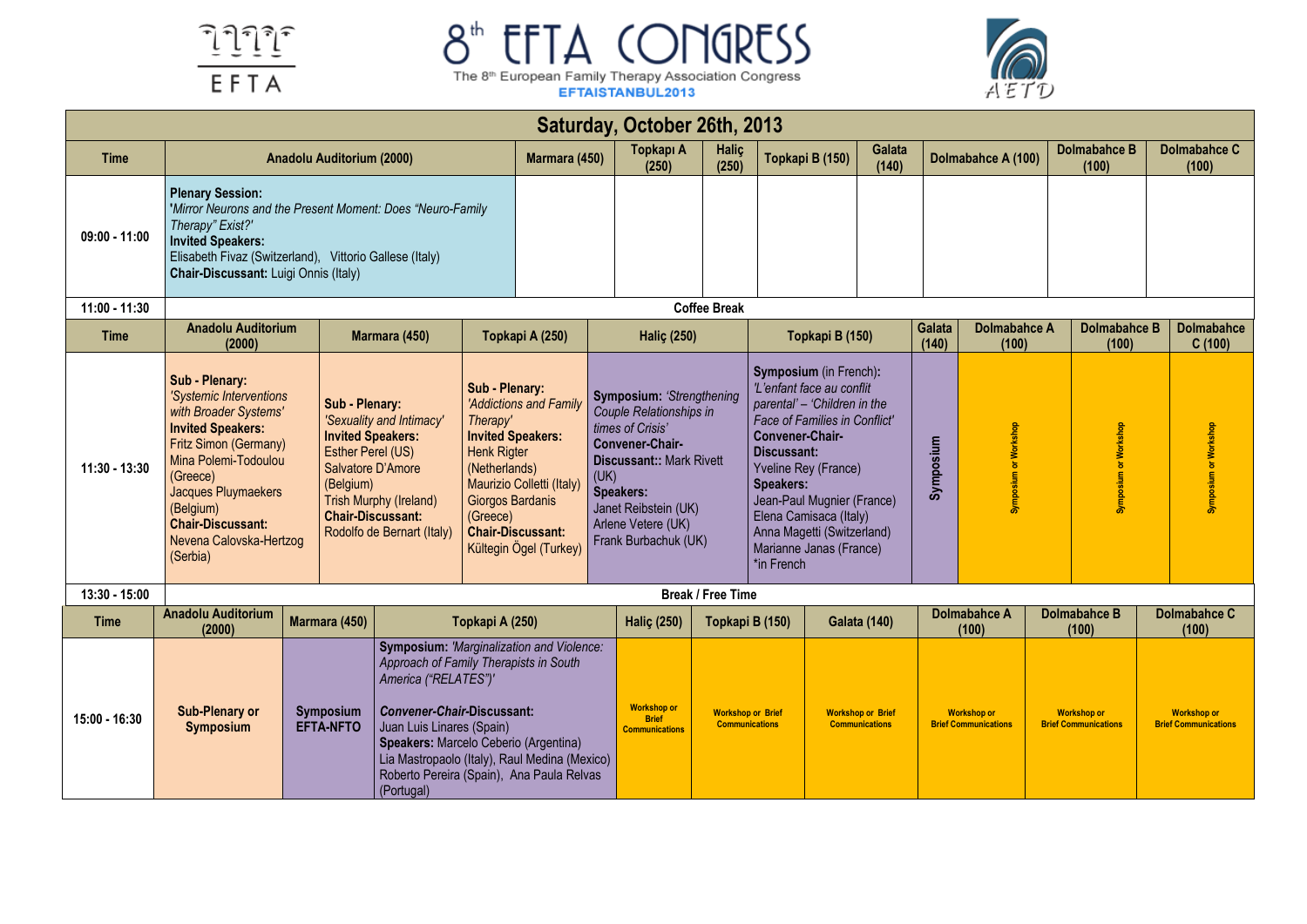



| 16:30 - 17:00 | <b>Coffee Break</b>             |                                  |                           |                                  |                                  |                           |                                         |                                         |                                         |  |  |  |  |
|---------------|---------------------------------|----------------------------------|---------------------------|----------------------------------|----------------------------------|---------------------------|-----------------------------------------|-----------------------------------------|-----------------------------------------|--|--|--|--|
| <b>Time</b>   | Anadolu Auditorium (2000)       | Marmara (450)                    | Topkapı A (250)           | <b>Halic (250)</b>               | Topkapi B (150)                  | <b>Galata (140)</b>       | Dolmabahce A (100)                      | Dolmabahce B (100)                      | Dolmabahce C<br>(100)                   |  |  |  |  |
| 17:00 - 18:30 | nterest /<br><b>Task Groups</b> | <b>Interest / Task</b><br>Groups | Interest / Task<br>Groups | Interest /<br><b>Task Groups</b> | <b>Interest / Task</b><br>Groups | Interest / Task<br>Groups | <b>Interest / Task</b><br><b>Groups</b> | <b>Interest / Task</b><br><b>Groups</b> | <b>Interest / Task</b><br><b>Groups</b> |  |  |  |  |

|                 | Sunday, October 27th, 2013<br><b>Dolmabahce B</b>                                                                                                                                                                                                                                                                                                                 |                                                                                                                                                                                                                                                           |                                                                                                                                                                                                                                                                                     |  |                                                                                                                                                                                                                                   |                          |                                                                                                                                                                                                                                                                                                |  |                                                                                                                              |                                                                                                                                                                          |                              |                              |                              |
|-----------------|-------------------------------------------------------------------------------------------------------------------------------------------------------------------------------------------------------------------------------------------------------------------------------------------------------------------------------------------------------------------|-----------------------------------------------------------------------------------------------------------------------------------------------------------------------------------------------------------------------------------------------------------|-------------------------------------------------------------------------------------------------------------------------------------------------------------------------------------------------------------------------------------------------------------------------------------|--|-----------------------------------------------------------------------------------------------------------------------------------------------------------------------------------------------------------------------------------|--------------------------|------------------------------------------------------------------------------------------------------------------------------------------------------------------------------------------------------------------------------------------------------------------------------------------------|--|------------------------------------------------------------------------------------------------------------------------------|--------------------------------------------------------------------------------------------------------------------------------------------------------------------------|------------------------------|------------------------------|------------------------------|
| <b>Time</b>     | Anadolu Auditorium (2000)                                                                                                                                                                                                                                                                                                                                         |                                                                                                                                                                                                                                                           | <b>Marmara</b><br>(450)                                                                                                                                                                                                                                                             |  | Topkapı A<br>(250)                                                                                                                                                                                                                | <b>Haliç (250)</b>       | Topkapi B<br>(150)                                                                                                                                                                                                                                                                             |  | <b>Galata (140)</b>                                                                                                          |                                                                                                                                                                          | Dolmabahce A (100)           |                              | <b>Dolmabahce C</b><br>(100) |
| $09:00 - 11:00$ | Plenary Session: 'Culture, Migration and Families:<br><b>Systemic Interventions'</b><br><b>Invited Speakers:</b><br>Renos Papadopoulos (UK), Cecilia Edelstein (Italy)<br>Chair-Discussant: Çiğdem Kağıtçıbaş (Turkey)                                                                                                                                            |                                                                                                                                                                                                                                                           |                                                                                                                                                                                                                                                                                     |  |                                                                                                                                                                                                                                   |                          |                                                                                                                                                                                                                                                                                                |  |                                                                                                                              |                                                                                                                                                                          |                              |                              |                              |
| 11:00 - 11:30   |                                                                                                                                                                                                                                                                                                                                                                   |                                                                                                                                                                                                                                                           |                                                                                                                                                                                                                                                                                     |  |                                                                                                                                                                                                                                   | <b>Coffee Break</b>      |                                                                                                                                                                                                                                                                                                |  |                                                                                                                              |                                                                                                                                                                          |                              |                              |                              |
| <b>Time</b>     | <b>Anadolu Auditorium</b><br>(2000)                                                                                                                                                                                                                                                                                                                               | Marmara (450)                                                                                                                                                                                                                                             | Topkapı A (250)                                                                                                                                                                                                                                                                     |  |                                                                                                                                                                                                                                   |                          | Topkapi B (150)                                                                                                                                                                                                                                                                                |  | <b>Galata (140)</b>                                                                                                          |                                                                                                                                                                          | <b>Dolmabahce</b><br>A (100) | <b>Dolmabahce</b><br>B (100) | <b>Dolmabahce C</b><br>(100) |
| 11:30 - 13:30   | Sub - Plenary: 'New Family<br>Forms: Challenges to<br><b>Family Therapists</b><br>(Divorce-Single parent,<br><b>Blended-Reconstructed,</b><br><b>Multi-cultural Families)'</b><br><b>Invited Speakers:</b><br><b>Justine Van Lawick</b><br>(Netherlands)<br>Umberta Telfner (Italy)<br>Carlos Sluzki (US)<br><b>Chair-Discussant:</b><br>Hürol Fışıloğlu (Turkey) | Sub - Plenary: 'Enriching<br><b>Family Therapy with</b><br><b>Other Disciplines'</b><br><b>Invited Speakers:</b><br>Jorge Burmiester (Spain)<br>Murat Dokur (Turkey)<br>Michel Silvestre (France)<br><b>Chair-Discussant:</b><br>Roberto Perreira (Spain) | Symposium:<br>'Ecosystemic<br>Collapse and<br>Intergenerational<br>Justice'<br>Convener-Chair-<br><b>Discussant: Philip</b><br>Kearney (Ireland)<br>Speakers:<br>John Sharry (Ireland)<br><b>Aebhin Cawley</b><br>(Ireland)<br>James Hansen (US)<br><b>Ulrich Beck</b><br>(Germany) |  | <b>Haliç (250)</b><br>Symposium:<br>'Mandatory Therapy'<br>Convener-Chair-<br>Discussant::<br>Guy Hardy (Belgium)<br><b>Speakers:</b><br>Marie Keenan (Ireland)<br>Marie Conen (Germany)<br>Michel Maestre (France)<br><b>TBD</b> |                          | Symposium:<br>'Psychosomatic<br><b>Disorders and Family</b><br>Therapy'<br>Convener-Chair-<br>Discussant:<br>Luigi Onnis (Italy)<br>Speakers:<br>Marco Vannotti<br>(Switzerland)<br>Jose Soriano (Spain)<br>Lucie Hornova (Czech<br>Republic)<br><b>Edith Goldbeter</b><br>Merinfeld (Belgium) |  | Symposium:<br>families is being<br>Therapy research'<br>Convener-Chair-<br>Stratton (UK)<br>Speakers:<br>Alan Carr (Ireland) | 'How systemic work with<br>enhanced and inspired<br>by European Family<br>Discussant: Peter<br>Rolf Sundnet (Norway)<br>Mauro Mariotti (Italy)<br>Celia Sales (Portugal) | Symposium or Workshop        | Symposium or Workshop        | Symposium or Workshop        |
| 13:30 - 15:00   |                                                                                                                                                                                                                                                                                                                                                                   |                                                                                                                                                                                                                                                           |                                                                                                                                                                                                                                                                                     |  |                                                                                                                                                                                                                                   | <b>Break / Free Time</b> |                                                                                                                                                                                                                                                                                                |  |                                                                                                                              |                                                                                                                                                                          |                              |                              |                              |